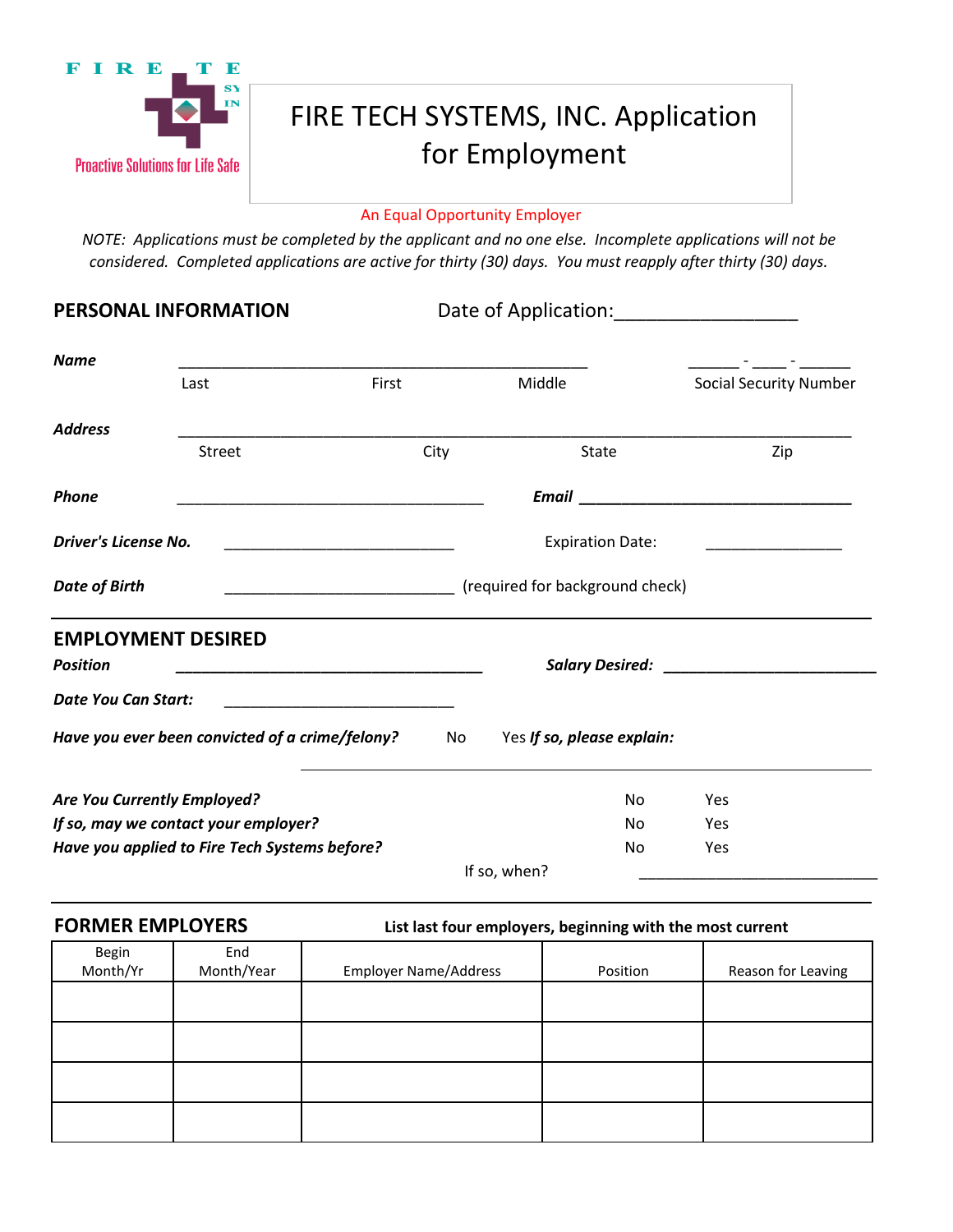| Have you ever been discharged or asked to resign? |    |     |           |  |  |
|---------------------------------------------------|----|-----|-----------|--|--|
|                                                   | No | Yes | Describe: |  |  |

## **FIRE TECH SYSTEMS, INC. Application for Employment - Page 2**

# **EDUCATION**

|                    |    |     |                             | Did You   |
|--------------------|----|-----|-----------------------------|-----------|
|                    |    |     | Name and Location of School | Graduate? |
| Grammar            |    |     |                             |           |
| High               |    |     |                             |           |
| College            |    |     |                             |           |
| Trade              |    |     |                             |           |
| <b>Business</b>    |    |     |                             |           |
| Are You a Veteran? | No | Yes | Service:                    |           |
|                    |    |     | Rank:                       |           |

# **REFERENCES**

Three persons not related to you or living with you, whom you have known for at least one year.

| Name | Address | Phone | Years<br>Known |
|------|---------|-------|----------------|
|      |         |       |                |
|      |         |       |                |
|      |         |       |                |

I certify that the facts contained in this application are true and complete to the best of my knowledge, and that, if employed, falsified statements on this application shall be grounds for dismissal.

I authorize investigation of all statements contained herein and the references listed above to give you any and all information concerning my previous employment and any pertinent information they may have, personal or otherwise, and release all parties from all liability for any damage that may result from furnishing same to you.

I understand and agree that, if hired, my employment is for no definite period and may, regardless of the date of payment of my wages and salary, be terminated at any time without any prior notice.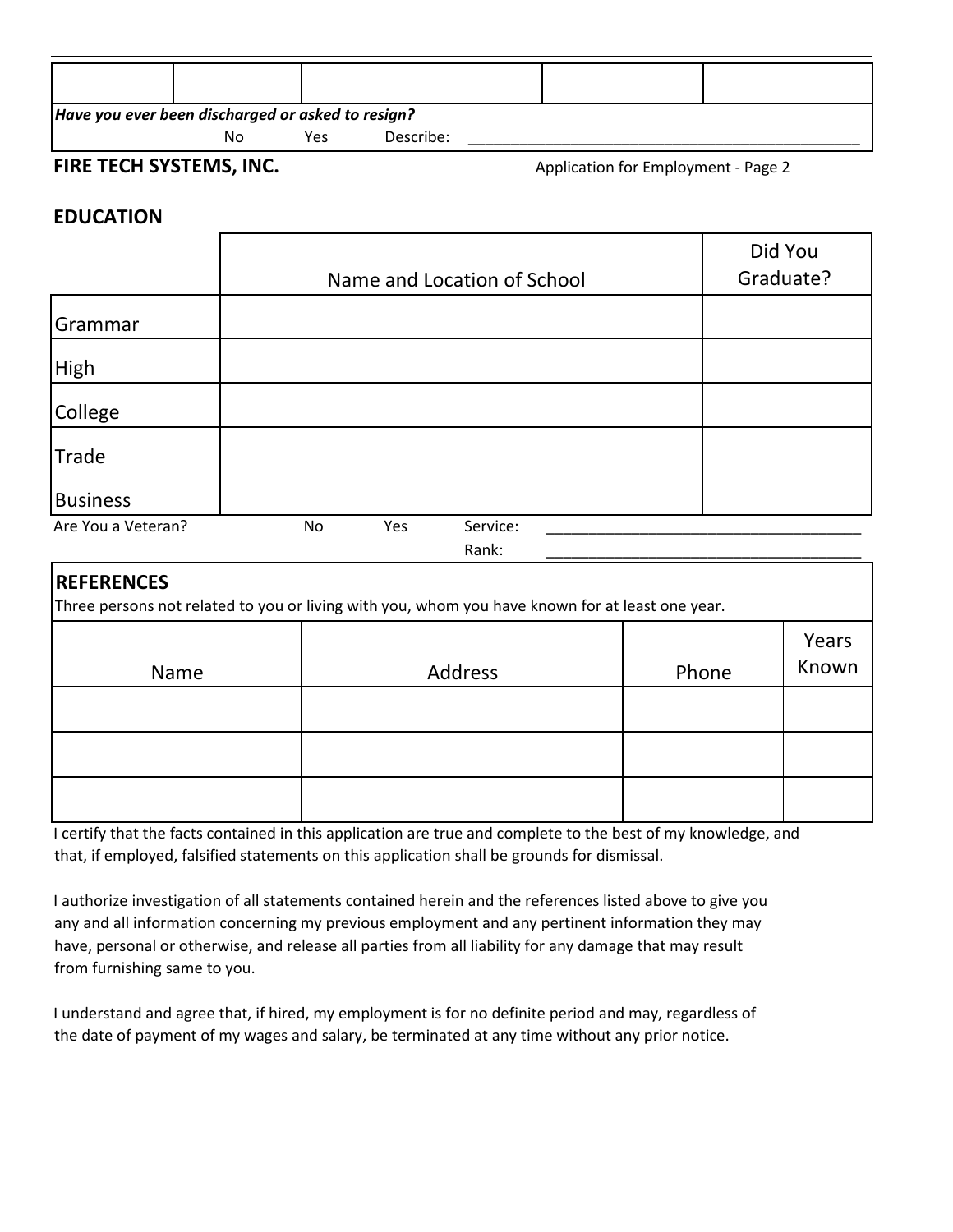| Signature<br>ate |
|------------------|
|------------------|

*We are an equal opportunity employer. Federal law prohibits discrimination on the basis of age, race, color, national origin, religion or sex. Facts relating to your age, race, sex, religion, national origin or color are not considered in assessing your qualification for employment.*

**FIRE TECH SYSTEMS, INC.** The state of the application for Employment - Page 3

### **NOTICE TO APPLICANTS**

This Company does not require a pre-employment medical examination but does reserve the right to require drug testing and a medical examination after an offer of employment is made to an applicant. All offers of employment are conditioned upon the passing of a drug test for the purpose of detecting illegal use of drugs. Also, if an employment offer is made, you will be asked to answer certain medical questions. Medical examinations and answers to medical inquiries will be maintained on separate forms and will be treated as confidential medical records. An applicant will not be excluded from employment unless they have medical conditions that prohibit their ability to perform the essential job functions of the position he or she desires with this Company. The Company will make reasonable accommodations to aid handicapped applicants or employees fulfill essential job functions. Written job descriptions are available and will be furnished to applicants upon request.

#### **REPRESENTATIONS AND WAIVERS**

Read the following conditions. If you have any questions regarding the conditions, you should ask for an explanation or clarification from the employment interviewer. Signify your understanding and specific acceptance of each condition by your signature in the space provided at the end of the conditions.

I hereby authorize the Company to investigate any and all statements contained in this application. I hereby consent to the Company conducting any checks concerning my background which are deemed necessary, advisable, or helpful by the Company (except contacting my current employer, unless permission is granted above). I understand that if hired, I will receive a copy of the Company's rules and regulations and the Company's policies, including its drug policy. I will read and understand the rules, regulations and policies; and I acknowledge that I will be required to abide by them. I understand that, if hired, I will be required to submit to a drug test as part of this application procedure. I hereby consent to that drug test, agree to cooperate fully with that drug test, and waive any and all objections I might otherwise have to such drug testing. I understand that I may be required to submit to a medical examination if I am advised of a favorable employment decision. I hereby consent to such medical examination and will fully cooperate with any required examination. **I understand and agree that if this application results in employment, my employment can be terminated with or without cause and with or without notice, at any time, at the option of either the Company or myself.** I understand that no manager or representative of the company has any authority to enter into any agreement for employment for any specified period of time or to make any agreement contrary to the foregoing. I understand that due to the cyclical nature of the construction industry that the Company is not in a position to employ field personnel on a permanent basis.

I certify and guarantee that all statements made on this application are true and complete to the best of my knowledge and without mental reservations. I understand that falsification of this application